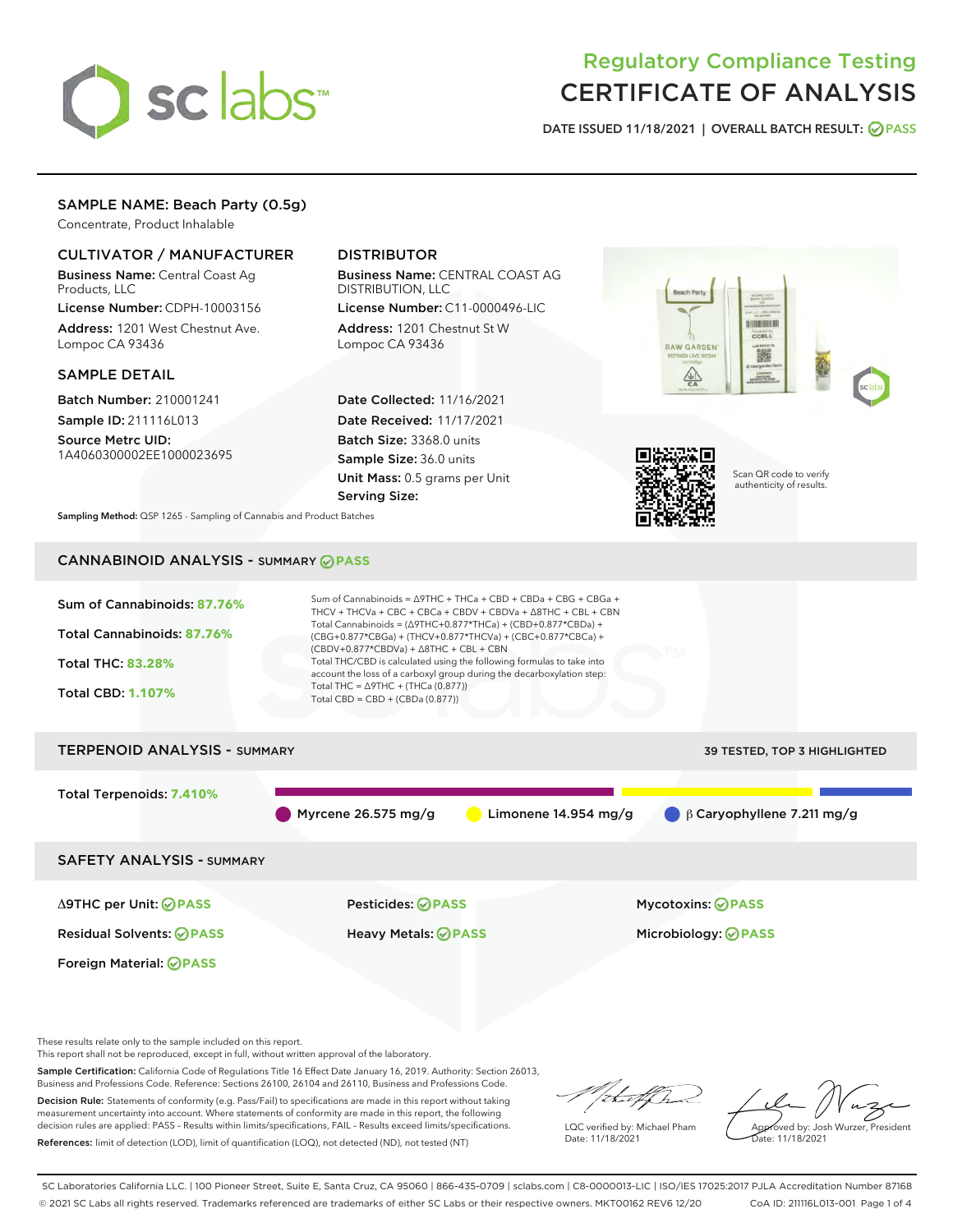

Terpene analysis utilizing gas chromatography-flame ionization detection (GC-



BEACH PARTY (0.5G) | DATE ISSUED 11/18/2021 | OVERALL BATCH RESULT:  $\bigcirc$  PASS

TERPENOID TEST RESULTS - 11/18/2021

FID). **Method:** QSP 1192 - Analysis of Terpenoids by GC-FID

### CANNABINOID TEST RESULTS - 11/18/2021 2 PASS

Tested by high-performance liquid chromatography with diode-array detection (HPLC-DAD). **Method:** QSP 1157 - Analysis of Cannabinoids by HPLC-DAD

#### TOTAL CANNABINOIDS: **87.76%**

Total Cannabinoids (Total THC) + (Total CBD) + (Total CBG) + (Total THCV) + (Total CBC) + (Total CBDV) + ∆8THC + CBL + CBN

TOTAL THC: **83.28%** Total THC (∆9THC+0.877\*THCa)

TOTAL CBD: **1.107%**

Total CBD (CBD+0.877\*CBDa)

TOTAL CBG: 2.474% Total CBG (CBG+0.877\*CBGa)

TOTAL THCV: 0.47% Total THCV (THCV+0.877\*THCVa)

TOTAL CBC: ND Total CBC (CBC+0.877\*CBCa)

TOTAL CBDV: ND Total CBDV (CBDV+0.877\*CBDVa)

| <b>COMPOUND</b>            | LOD/LOQ<br>(mg/g) | <b>MEASUREMENT</b><br><b>UNCERTAINTY</b><br>(mg/g) | <b>RESULT</b><br>(mg/g) | <b>RESULT</b><br>(%) |
|----------------------------|-------------------|----------------------------------------------------|-------------------------|----------------------|
| <b>A9THC</b>               | 0.06 / 0.26       | ±28.648                                            | 832.80                  | 83.280               |
| <b>CBG</b>                 | 0.06 / 0.19       | ±0.975                                             | 24.74                   | 2.474                |
| <b>CBD</b>                 | 0.07/0.29         | ±0.513                                             | 11.07                   | 1.107                |
| <b>THCV</b>                | 0.1/0.2           | $\pm 0.23$                                         | 4.7                     | 0.47                 |
| <b>CBN</b>                 | 0.1/0.3           | ±0.28                                              | 4.3                     | 0.43                 |
| $\triangle$ 8THC           | 0.1/0.4           | N/A                                                | <b>ND</b>               | <b>ND</b>            |
| <b>THCa</b>                | 0.05/0.14         | N/A                                                | <b>ND</b>               | <b>ND</b>            |
| <b>THCVa</b>               | 0.07/0.20         | N/A                                                | <b>ND</b>               | <b>ND</b>            |
| <b>CBDa</b>                | 0.02/0.19         | N/A                                                | <b>ND</b>               | <b>ND</b>            |
| <b>CBDV</b>                | 0.04 / 0.15       | N/A                                                | <b>ND</b>               | <b>ND</b>            |
| <b>CBDVa</b>               | 0.03/0.53         | N/A                                                | <b>ND</b>               | <b>ND</b>            |
| <b>CBGa</b>                | 0.1 / 0.2         | N/A                                                | <b>ND</b>               | <b>ND</b>            |
| <b>CBL</b>                 | 0.06 / 0.24       | N/A                                                | <b>ND</b>               | <b>ND</b>            |
| <b>CBC</b>                 | 0.2 / 0.5         | N/A                                                | <b>ND</b>               | <b>ND</b>            |
| <b>CBCa</b>                | 0.07/0.28         | N/A                                                | <b>ND</b>               | <b>ND</b>            |
| <b>SUM OF CANNABINOIDS</b> |                   |                                                    | 877.6 mg/g              | 87.76%               |

#### **UNIT MASS: 0.5 grams per Unit**

| ∆9THC per Unit                         | 1120 per-package limit | 416.40 mg/unit | <b>PASS</b> |
|----------------------------------------|------------------------|----------------|-------------|
| <b>Total THC per Unit</b>              |                        | 416.40 mg/unit |             |
| <b>CBD</b> per Unit                    |                        | $5.54$ mg/unit |             |
| <b>Total CBD per Unit</b>              |                        | $5.54$ mg/unit |             |
| <b>Sum of Cannabinoids</b><br>per Unit |                        | 438.8 mg/unit  |             |
| <b>Total Cannabinoids</b><br>per Unit  |                        | 438.9 mg/unit  |             |

| <b>COMPOUND</b>         | LOD/LOQ<br>(mg/g) | <b>MEASUREMENT</b><br><b>UNCERTAINTY</b><br>(mq/q) | <b>RESULT</b><br>(mg/g) | <b>RESULT</b><br>(%) |
|-------------------------|-------------------|----------------------------------------------------|-------------------------|----------------------|
| <b>Myrcene</b>          | 0.008 / 0.025     | ±0.3428                                            | 26.575                  | 2.6575               |
| Limonene                | 0.005 / 0.016     | ±0.2138                                            | 14.954                  | 1.4954               |
| β Caryophyllene         | 0.004 / 0.012     | ±0.2567                                            | 7.211                   | 0.7211               |
| Terpinolene             | 0.008 / 0.026     | ±0.1198                                            | 5.844                   | 0.5844               |
| $\alpha$ Pinene         | 0.005 / 0.017     | ±0.0401                                            | 4.667                   | 0.4667               |
| Ocimene                 | 0.011/0.038       | ±0.1201                                            | 3.742                   | 0.3742               |
| $\beta$ Pinene          | 0.004 / 0.014     | ±0.0387                                            | 3.361                   | 0.3361               |
| Linalool                | 0.009 / 0.032     | ±0.0767                                            | 2.018                   | 0.2018               |
| $\alpha$ Humulene       | 0.009 / 0.029     | ±0.0560                                            | 1.746                   | 0.1746               |
| Fenchol                 | 0.010 / 0.034     | ±0.0329                                            | 0.849                   | 0.0849               |
| Terpineol               | 0.016 / 0.055     | ±0.0415                                            | 0.676                   | 0.0676               |
| trans-β-Farnesene       | 0.008 / 0.025     | ±0.0199                                            | 0.560                   | 0.0560               |
| Camphene                | 0.005 / 0.015     | ±0.0037                                            | 0.321                   | 0.0321               |
| $\alpha$ Phellandrene   | 0.006 / 0.020     | ±0.0028                                            | 0.203                   | 0.0203               |
| 3 Carene                | 0.005 / 0.018     | ±0.0025                                            | 0.179                   | 0.0179               |
| <b>Borneol</b>          | 0.005 / 0.016     | ±0.0071                                            | 0.168                   | 0.0168               |
| $\alpha$ Terpinene      | 0.005 / 0.017     | ±0.0024                                            | 0.163                   | 0.0163               |
| Caryophyllene<br>Oxide  | 0.010 / 0.033     | ±0.0059                                            | 0.128                   | 0.0128               |
| $\gamma$ Terpinene      | 0.006 / 0.018     | ±0.0021                                            | 0.120                   | 0.0120               |
| Fenchone                | 0.009 / 0.028     | ±0.0030                                            | 0.103                   | 0.0103               |
| p-Cymene                | 0.005 / 0.016     | ±0.0024                                            | 0.089                   | 0.0089               |
| $\alpha$ Bisabolol      | 0.008 / 0.026     | ±0.0043                                            | 0.080                   | 0.0080               |
| Nerolidol               | 0.009 / 0.028     | ±0.0048                                            | 0.077                   | 0.0077               |
| Citronellol             | 0.003 / 0.010     | ±0.0024                                            | 0.050                   | 0.0050               |
| Valencene               | 0.009 / 0.030     | ±0.0031                                            | 0.045                   | 0.0045               |
| Guaiol                  | 0.009 / 0.030     | ±0.0021                                            | 0.044                   | 0.0044               |
| Sabinene Hydrate        | 0.006 / 0.022     | ±0.0015                                            | 0.038                   | 0.0038               |
| Eucalyptol              | 0.006 / 0.018     | ±0.0009                                            | 0.034                   | 0.0034               |
| Sabinene                | 0.004 / 0.014     | ±0.0002                                            | 0.020                   | 0.0020               |
| Geraniol                | 0.002 / 0.007     | ±0.0009                                            | 0.020                   | 0.0020               |
| Nerol                   | 0.003 / 0.011     | ±0.0007                                            | 0.015                   | 0.0015               |
| (-)-Isopulegol          | 0.005 / 0.016     | N/A                                                | <b>ND</b>               | ND                   |
| Camphor                 | 0.006 / 0.019     | N/A                                                | ND                      | ND                   |
| Isoborneol              | 0.004 / 0.012     | N/A                                                | ND                      | ND                   |
| Menthol                 | 0.008 / 0.025     | N/A                                                | <b>ND</b>               | ND                   |
| R-(+)-Pulegone          | 0.003 / 0.011     | N/A                                                | ND                      | ND                   |
| <b>Geranyl Acetate</b>  | 0.004 / 0.014     | N/A                                                | <b>ND</b>               | ND                   |
| $\alpha$ Cedrene        | 0.005 / 0.016     | N/A                                                | ND                      | ND                   |
| Cedrol                  | 0.008 / 0.027     | N/A                                                | ND                      | ND                   |
| <b>TOTAL TERPENOIDS</b> |                   |                                                    | 74.100 mg/g             | 7.410%               |

SC Laboratories California LLC. | 100 Pioneer Street, Suite E, Santa Cruz, CA 95060 | 866-435-0709 | sclabs.com | C8-0000013-LIC | ISO/IES 17025:2017 PJLA Accreditation Number 87168 © 2021 SC Labs all rights reserved. Trademarks referenced are trademarks of either SC Labs or their respective owners. MKT00162 REV6 12/20 CoA ID: 211116L013-001 Page 2 of 4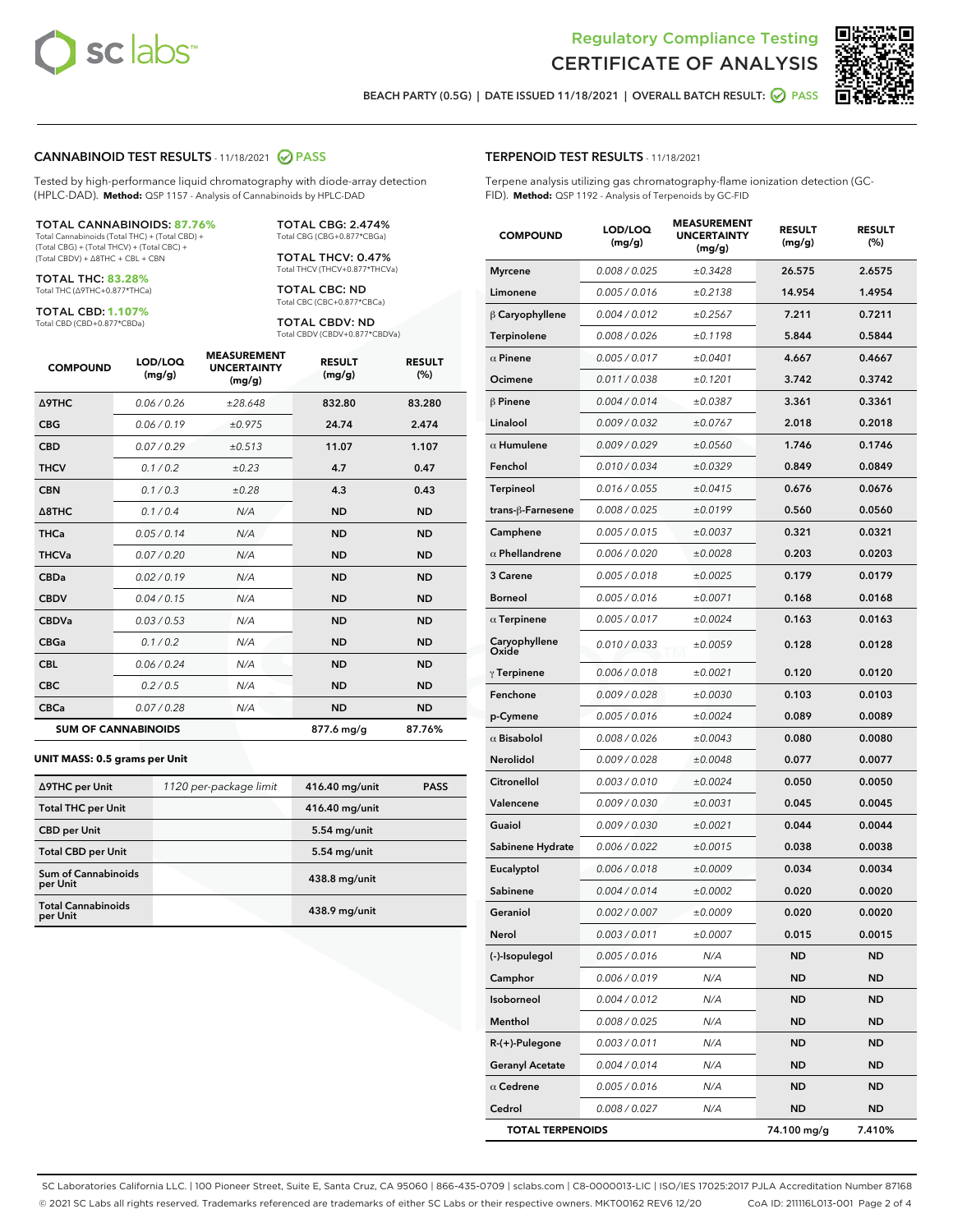



BEACH PARTY (0.5G) | DATE ISSUED 11/18/2021 | OVERALL BATCH RESULT: 2 PASS

# CATEGORY 1 PESTICIDE TEST RESULTS - 11/17/2021 2 PASS

Pesticide and plant growth regulator analysis utilizing high-performance liquid chromatography-mass spectrometry (HPLC-MS) or gas chromatography-mass spectrometry (GC-MS). \*GC-MS utilized where indicated. **Method:** QSP 1212 - Analysis of Pesticides and Mycotoxins by LC-MS or QSP 1213 - Analysis of Pesticides by GC-MS

| 0.03/0.08<br><b>ND</b><br>Aldicarb<br>$>$ LOD<br>N/A<br><b>PASS</b><br>Carbofuran<br>0.02 / 0.05<br><b>ND</b><br><b>PASS</b><br>$>$ LOD<br>N/A<br>Chlordane*<br>0.03 / 0.08<br>N/A<br><b>ND</b><br><b>PASS</b><br>$\ge$ LOD<br>Chlorfenapyr*<br>0.03/0.10<br><b>ND</b><br><b>PASS</b><br>$\ge$ LOD<br>N/A<br>N/A<br><b>ND</b><br><b>PASS</b><br>Chlorpyrifos<br>0.02 / 0.06<br>$\ge$ LOD<br>Coumaphos<br>0.02 / 0.07<br>N/A<br><b>ND</b><br><b>PASS</b><br>$\ge$ LOD<br>Daminozide<br>0.02 / 0.07<br>N/A<br><b>ND</b><br><b>PASS</b><br>$\ge$ LOD<br><b>DDVP</b><br>0.03/0.09<br>$>$ LOD<br>N/A<br><b>ND</b><br><b>PASS</b><br>(Dichlorvos)<br>Dimethoate<br>0.03/0.08<br>$>$ LOD<br>N/A<br><b>ND</b><br><b>PASS</b><br>0.03/0.10<br><b>ND</b><br><b>PASS</b><br>Ethoprop(hos)<br>$\ge$ LOD<br>N/A<br>0.02 / 0.06<br>N/A<br><b>ND</b><br><b>PASS</b><br>Etofenprox<br>$\ge$ LOD<br>Fenoxycarb<br>0.03 / 0.08<br>N/A<br><b>ND</b><br><b>PASS</b><br>$\ge$ LOD<br>0.03/0.08<br><b>ND</b><br><b>PASS</b><br>Fipronil<br>$\ge$ LOD<br>N/A<br>Imazalil<br>0.02 / 0.06<br>$\ge$ LOD<br>N/A<br><b>ND</b><br><b>PASS</b><br>Methiocarb<br>0.02 / 0.07<br><b>PASS</b><br>$\ge$ LOD<br>N/A<br><b>ND</b><br>Methyl<br>0.03/0.10<br>$\ge$ LOD<br>N/A<br><b>ND</b><br><b>PASS</b><br>parathion<br>0.03/0.09<br><b>ND</b><br><b>Mevinphos</b><br>$\ge$ LOD<br>N/A<br><b>PASS</b><br>Paclobutrazol<br>0.02 / 0.05<br>$\ge$ LOD<br>N/A<br><b>ND</b><br><b>PASS</b><br>0.03/0.09<br>$\ge$ LOD<br>N/A<br><b>ND</b><br><b>PASS</b><br>Propoxur<br>Spiroxamine<br>0.03 / 0.08<br>$\ge$ LOD<br>N/A<br><b>ND</b><br><b>PASS</b><br>0.03/0.10<br><b>ND</b><br><b>PASS</b><br><b>Thiacloprid</b><br>$\ge$ LOD<br>N/A | <b>COMPOUND</b> | LOD/LOQ<br>$(\mu g/g)$ | <b>ACTION</b><br>LIMIT<br>$(\mu g/g)$ | <b>MEASUREMENT</b><br><b>UNCERTAINTY</b><br>$(\mu g/g)$ | <b>RESULT</b><br>$(\mu g/g)$ | <b>RESULT</b> |
|----------------------------------------------------------------------------------------------------------------------------------------------------------------------------------------------------------------------------------------------------------------------------------------------------------------------------------------------------------------------------------------------------------------------------------------------------------------------------------------------------------------------------------------------------------------------------------------------------------------------------------------------------------------------------------------------------------------------------------------------------------------------------------------------------------------------------------------------------------------------------------------------------------------------------------------------------------------------------------------------------------------------------------------------------------------------------------------------------------------------------------------------------------------------------------------------------------------------------------------------------------------------------------------------------------------------------------------------------------------------------------------------------------------------------------------------------------------------------------------------------------------------------------------------------------------------------------------------------------------------------------------------------------------------------------------------|-----------------|------------------------|---------------------------------------|---------------------------------------------------------|------------------------------|---------------|
|                                                                                                                                                                                                                                                                                                                                                                                                                                                                                                                                                                                                                                                                                                                                                                                                                                                                                                                                                                                                                                                                                                                                                                                                                                                                                                                                                                                                                                                                                                                                                                                                                                                                                              |                 |                        |                                       |                                                         |                              |               |
|                                                                                                                                                                                                                                                                                                                                                                                                                                                                                                                                                                                                                                                                                                                                                                                                                                                                                                                                                                                                                                                                                                                                                                                                                                                                                                                                                                                                                                                                                                                                                                                                                                                                                              |                 |                        |                                       |                                                         |                              |               |
|                                                                                                                                                                                                                                                                                                                                                                                                                                                                                                                                                                                                                                                                                                                                                                                                                                                                                                                                                                                                                                                                                                                                                                                                                                                                                                                                                                                                                                                                                                                                                                                                                                                                                              |                 |                        |                                       |                                                         |                              |               |
|                                                                                                                                                                                                                                                                                                                                                                                                                                                                                                                                                                                                                                                                                                                                                                                                                                                                                                                                                                                                                                                                                                                                                                                                                                                                                                                                                                                                                                                                                                                                                                                                                                                                                              |                 |                        |                                       |                                                         |                              |               |
|                                                                                                                                                                                                                                                                                                                                                                                                                                                                                                                                                                                                                                                                                                                                                                                                                                                                                                                                                                                                                                                                                                                                                                                                                                                                                                                                                                                                                                                                                                                                                                                                                                                                                              |                 |                        |                                       |                                                         |                              |               |
|                                                                                                                                                                                                                                                                                                                                                                                                                                                                                                                                                                                                                                                                                                                                                                                                                                                                                                                                                                                                                                                                                                                                                                                                                                                                                                                                                                                                                                                                                                                                                                                                                                                                                              |                 |                        |                                       |                                                         |                              |               |
|                                                                                                                                                                                                                                                                                                                                                                                                                                                                                                                                                                                                                                                                                                                                                                                                                                                                                                                                                                                                                                                                                                                                                                                                                                                                                                                                                                                                                                                                                                                                                                                                                                                                                              |                 |                        |                                       |                                                         |                              |               |
|                                                                                                                                                                                                                                                                                                                                                                                                                                                                                                                                                                                                                                                                                                                                                                                                                                                                                                                                                                                                                                                                                                                                                                                                                                                                                                                                                                                                                                                                                                                                                                                                                                                                                              |                 |                        |                                       |                                                         |                              |               |
|                                                                                                                                                                                                                                                                                                                                                                                                                                                                                                                                                                                                                                                                                                                                                                                                                                                                                                                                                                                                                                                                                                                                                                                                                                                                                                                                                                                                                                                                                                                                                                                                                                                                                              |                 |                        |                                       |                                                         |                              |               |
|                                                                                                                                                                                                                                                                                                                                                                                                                                                                                                                                                                                                                                                                                                                                                                                                                                                                                                                                                                                                                                                                                                                                                                                                                                                                                                                                                                                                                                                                                                                                                                                                                                                                                              |                 |                        |                                       |                                                         |                              |               |
|                                                                                                                                                                                                                                                                                                                                                                                                                                                                                                                                                                                                                                                                                                                                                                                                                                                                                                                                                                                                                                                                                                                                                                                                                                                                                                                                                                                                                                                                                                                                                                                                                                                                                              |                 |                        |                                       |                                                         |                              |               |
|                                                                                                                                                                                                                                                                                                                                                                                                                                                                                                                                                                                                                                                                                                                                                                                                                                                                                                                                                                                                                                                                                                                                                                                                                                                                                                                                                                                                                                                                                                                                                                                                                                                                                              |                 |                        |                                       |                                                         |                              |               |
|                                                                                                                                                                                                                                                                                                                                                                                                                                                                                                                                                                                                                                                                                                                                                                                                                                                                                                                                                                                                                                                                                                                                                                                                                                                                                                                                                                                                                                                                                                                                                                                                                                                                                              |                 |                        |                                       |                                                         |                              |               |
|                                                                                                                                                                                                                                                                                                                                                                                                                                                                                                                                                                                                                                                                                                                                                                                                                                                                                                                                                                                                                                                                                                                                                                                                                                                                                                                                                                                                                                                                                                                                                                                                                                                                                              |                 |                        |                                       |                                                         |                              |               |
|                                                                                                                                                                                                                                                                                                                                                                                                                                                                                                                                                                                                                                                                                                                                                                                                                                                                                                                                                                                                                                                                                                                                                                                                                                                                                                                                                                                                                                                                                                                                                                                                                                                                                              |                 |                        |                                       |                                                         |                              |               |
|                                                                                                                                                                                                                                                                                                                                                                                                                                                                                                                                                                                                                                                                                                                                                                                                                                                                                                                                                                                                                                                                                                                                                                                                                                                                                                                                                                                                                                                                                                                                                                                                                                                                                              |                 |                        |                                       |                                                         |                              |               |
|                                                                                                                                                                                                                                                                                                                                                                                                                                                                                                                                                                                                                                                                                                                                                                                                                                                                                                                                                                                                                                                                                                                                                                                                                                                                                                                                                                                                                                                                                                                                                                                                                                                                                              |                 |                        |                                       |                                                         |                              |               |
|                                                                                                                                                                                                                                                                                                                                                                                                                                                                                                                                                                                                                                                                                                                                                                                                                                                                                                                                                                                                                                                                                                                                                                                                                                                                                                                                                                                                                                                                                                                                                                                                                                                                                              |                 |                        |                                       |                                                         |                              |               |
|                                                                                                                                                                                                                                                                                                                                                                                                                                                                                                                                                                                                                                                                                                                                                                                                                                                                                                                                                                                                                                                                                                                                                                                                                                                                                                                                                                                                                                                                                                                                                                                                                                                                                              |                 |                        |                                       |                                                         |                              |               |
|                                                                                                                                                                                                                                                                                                                                                                                                                                                                                                                                                                                                                                                                                                                                                                                                                                                                                                                                                                                                                                                                                                                                                                                                                                                                                                                                                                                                                                                                                                                                                                                                                                                                                              |                 |                        |                                       |                                                         |                              |               |
|                                                                                                                                                                                                                                                                                                                                                                                                                                                                                                                                                                                                                                                                                                                                                                                                                                                                                                                                                                                                                                                                                                                                                                                                                                                                                                                                                                                                                                                                                                                                                                                                                                                                                              |                 |                        |                                       |                                                         |                              |               |

# CATEGORY 2 PESTICIDE TEST RESULTS - 11/17/2021 @ PASS

| <b>COMPOUND</b>          | LOD/LOQ<br>$(\mu g/g)$ | <b>ACTION</b><br>LIMIT<br>$(\mu g/g)$ | <b>MEASUREMENT</b><br><b>UNCERTAINTY</b><br>$(\mu g/g)$ | <b>RESULT</b><br>$(\mu g/g)$ | <b>RESULT</b> |
|--------------------------|------------------------|---------------------------------------|---------------------------------------------------------|------------------------------|---------------|
| Abamectin                | 0.03/0.10              | 0.1                                   | N/A                                                     | <b>ND</b>                    | <b>PASS</b>   |
| Acephate                 | 0.02/0.07              | 0.1                                   | N/A                                                     | <b>ND</b>                    | <b>PASS</b>   |
| Acequinocyl              | 0.02/0.07              | 0.1                                   | N/A                                                     | <b>ND</b>                    | <b>PASS</b>   |
| Acetamiprid              | 0.02 / 0.05            | 0.1                                   | N/A                                                     | <b>ND</b>                    | <b>PASS</b>   |
| Azoxystrobin             | 0.02/0.07              | 0.1                                   | N/A                                                     | <b>ND</b>                    | <b>PASS</b>   |
| <b>Bifenazate</b>        | 0.01/0.04              | 0.1                                   | N/A                                                     | <b>ND</b>                    | <b>PASS</b>   |
| <b>Bifenthrin</b>        | 0.02 / 0.05            | 3                                     | N/A                                                     | <b>ND</b>                    | <b>PASS</b>   |
| <b>Boscalid</b>          | 0.03/0.09              | 0.1                                   | N/A                                                     | <b>ND</b>                    | <b>PASS</b>   |
| Captan                   | 0.19/0.57              | 0.7                                   | N/A                                                     | <b>ND</b>                    | <b>PASS</b>   |
| Carbaryl                 | 0.02/0.06              | 0.5                                   | N/A                                                     | <b>ND</b>                    | <b>PASS</b>   |
| Chlorantranilip-<br>role | 0.04/0.12              | 10                                    | N/A                                                     | <b>ND</b>                    | <b>PASS</b>   |
| Clofentezine             | 0.03/0.09              | 0.1                                   | N/A                                                     | <b>ND</b>                    | <b>PASS</b>   |

# CATEGORY 2 PESTICIDE TEST RESULTS - 11/17/2021 continued

| <b>COMPOUND</b>               | LOD/LOQ<br>$(\mu g/g)$ | <b>ACTION</b><br>LIMIT<br>(µg/g) | <b>MEASUREMENT</b><br><b>UNCERTAINTY</b><br>(µg/g) | <b>RESULT</b><br>$(\mu g/g)$ | <b>RESULT</b> |
|-------------------------------|------------------------|----------------------------------|----------------------------------------------------|------------------------------|---------------|
| Cyfluthrin                    | 0.12 / 0.38            | $\overline{2}$                   | N/A                                                | <b>ND</b>                    | <b>PASS</b>   |
| Cypermethrin                  | 0.11/0.32              | 1                                | N/A                                                | <b>ND</b>                    | <b>PASS</b>   |
| Diazinon                      | 0.02 / 0.05            | 0.1                              | N/A                                                | <b>ND</b>                    | <b>PASS</b>   |
| Dimethomorph                  | 0.03 / 0.09            | $\overline{2}$                   | N/A                                                | <b>ND</b>                    | <b>PASS</b>   |
| Etoxazole                     | 0.02 / 0.06            | 0.1                              | N/A                                                | <b>ND</b>                    | <b>PASS</b>   |
| Fenhexamid                    | 0.03 / 0.09            | 0.1                              | N/A                                                | <b>ND</b>                    | <b>PASS</b>   |
| Fenpyroximate                 | 0.02 / 0.06            | 0.1                              | N/A                                                | <b>ND</b>                    | <b>PASS</b>   |
| Flonicamid                    | 0.03 / 0.10            | 0.1                              | N/A                                                | <b>ND</b>                    | <b>PASS</b>   |
| Fludioxonil                   | 0.03 / 0.10            | 0.1                              | N/A                                                | <b>ND</b>                    | <b>PASS</b>   |
| Hexythiazox                   | 0.02 / 0.07            | 0.1                              | N/A                                                | <b>ND</b>                    | <b>PASS</b>   |
| Imidacloprid                  | 0.04 / 0.11            | 5                                | N/A                                                | <b>ND</b>                    | <b>PASS</b>   |
| Kresoxim-methyl               | 0.02 / 0.07            | 0.1                              | N/A                                                | <b>ND</b>                    | <b>PASS</b>   |
| Malathion                     | 0.03 / 0.09            | 0.5                              | N/A                                                | <b>ND</b>                    | <b>PASS</b>   |
| Metalaxyl                     | 0.02 / 0.07            | $\overline{c}$                   | N/A                                                | <b>ND</b>                    | <b>PASS</b>   |
| Methomyl                      | 0.03 / 0.10            | 1                                | N/A                                                | <b>ND</b>                    | <b>PASS</b>   |
| Myclobutanil                  | 0.03 / 0.09            | 0.1                              | N/A                                                | <b>ND</b>                    | <b>PASS</b>   |
| Naled                         | 0.02 / 0.07            | 0.1                              | N/A                                                | <b>ND</b>                    | <b>PASS</b>   |
| Oxamyl                        | 0.04 / 0.11            | 0.5                              | N/A                                                | ND                           | <b>PASS</b>   |
| Pentachloronitro-<br>benzene* | 0.03 / 0.09            | 0.1                              | N/A                                                | <b>ND</b>                    | <b>PASS</b>   |
| Permethrin                    | 0.04 / 0.12            | 0.5                              | N/A                                                | <b>ND</b>                    | <b>PASS</b>   |
| Phosmet                       | 0.03 / 0.10            | 0.1                              | N/A                                                | <b>ND</b>                    | <b>PASS</b>   |
| Piperonylbu-<br>toxide        | 0.02 / 0.07            | 3                                | N/A                                                | <b>ND</b>                    | <b>PASS</b>   |
| Prallethrin                   | 0.03 / 0.08            | 0.1                              | N/A                                                | <b>ND</b>                    | <b>PASS</b>   |
| Propiconazole                 | 0.02 / 0.07            | 0.1                              | N/A                                                | <b>ND</b>                    | <b>PASS</b>   |
| Pyrethrins                    | 0.04 / 0.12            | 0.5                              | N/A                                                | <b>ND</b>                    | <b>PASS</b>   |
| Pyridaben                     | 0.02 / 0.07            | 0.1                              | N/A                                                | <b>ND</b>                    | <b>PASS</b>   |
| Spinetoram                    | 0.02 / 0.07            | 0.1                              | N/A                                                | <b>ND</b>                    | <b>PASS</b>   |
| Spinosad                      | 0.02 / 0.07            | 0.1                              | N/A                                                | <b>ND</b>                    | <b>PASS</b>   |
| Spiromesifen                  | 0.02 / 0.05            | 0.1                              | N/A                                                | ND                           | <b>PASS</b>   |
| Spirotetramat                 | 0.02 / 0.06            | 0.1                              | N/A                                                | <b>ND</b>                    | <b>PASS</b>   |
| Tebuconazole                  | 0.02 / 0.07            | 0.1                              | N/A                                                | <b>ND</b>                    | <b>PASS</b>   |
| Thiamethoxam                  | 0.03 / 0.10            | 5                                | N/A                                                | <b>ND</b>                    | <b>PASS</b>   |
| Trifloxystrobin               | 0.03 / 0.08            | 0.1                              | N/A                                                | <b>ND</b>                    | <b>PASS</b>   |

SC Laboratories California LLC. | 100 Pioneer Street, Suite E, Santa Cruz, CA 95060 | 866-435-0709 | sclabs.com | C8-0000013-LIC | ISO/IES 17025:2017 PJLA Accreditation Number 87168 © 2021 SC Labs all rights reserved. Trademarks referenced are trademarks of either SC Labs or their respective owners. MKT00162 REV6 12/20 CoA ID: 211116L013-001 Page 3 of 4